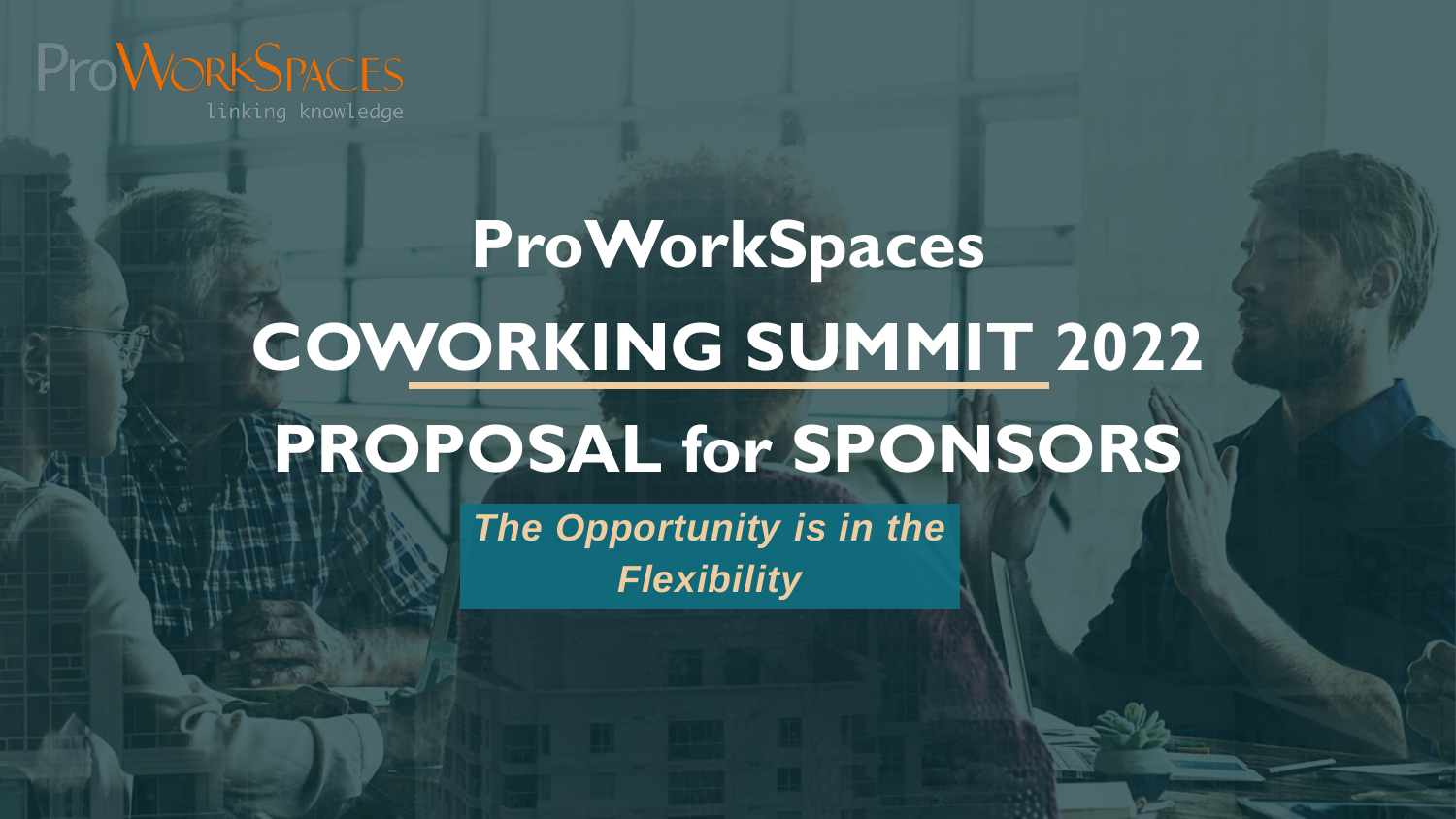

## **The Flex Office Industry in numbers**

**1.226 350.000 1.500.000**

*Workspaces Workstations Workstations* (forecast for 2030)

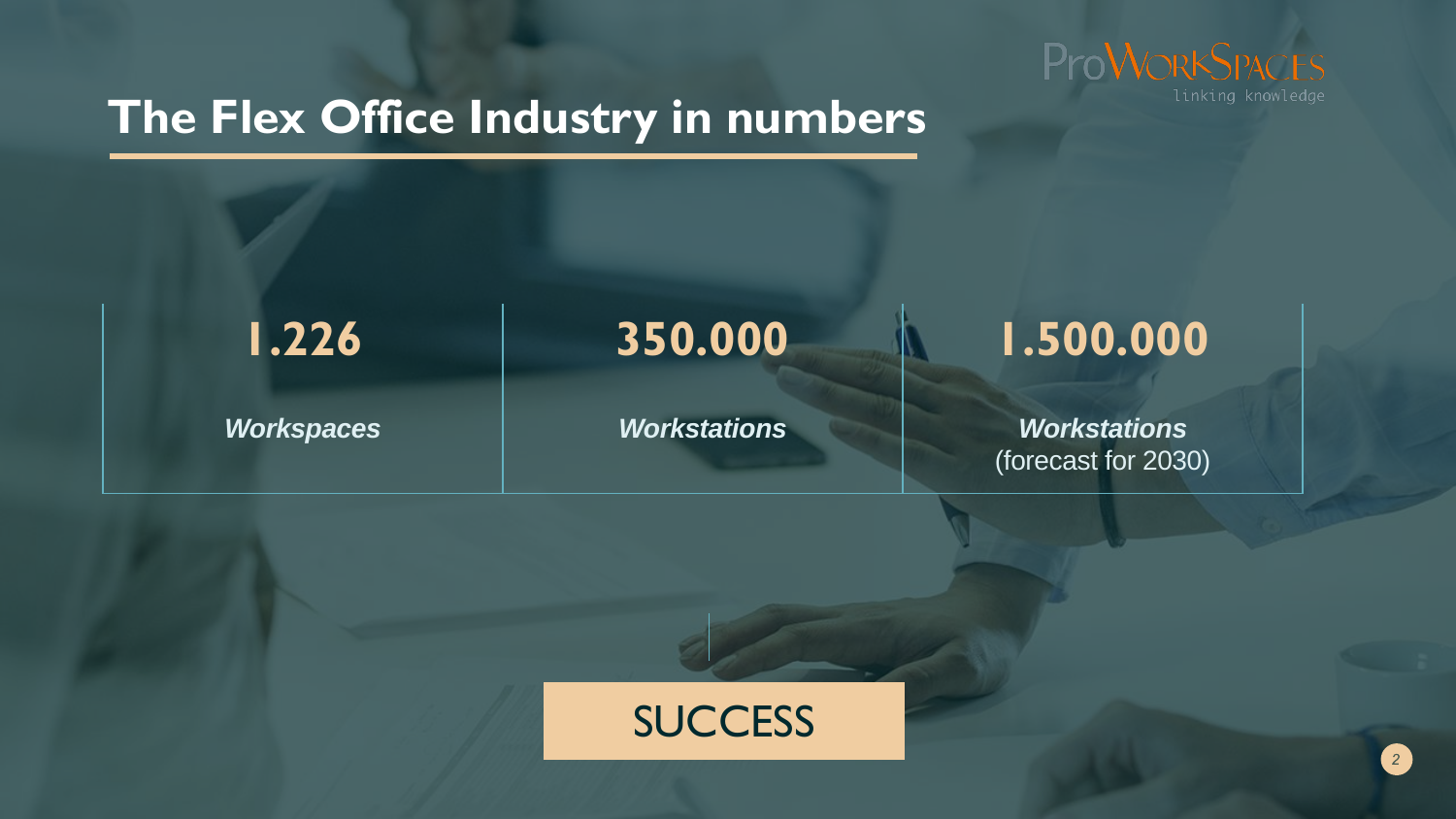## **What is ProWorkSpaces?**



**ProWorkSpaces** is a non-profit sectorial Association, formed by flexible office operators (**coworkings, business centers, workspaces**), with associated spaces in Spain, Portugal, Mexico and Miami.

| A bit of our   | We are the largest network | We offer you visibility |
|----------------|----------------------------|-------------------------|
| <b>History</b> | of flex offices in Spain   | for your company        |

- *Our Association is the only representation of the workspace industry in Spain and we are founding members of the EWA (European Workspaces Associations)*
- *We have more than 25 years of experience in the industry*
- *Our associates form the largest network of flexible office operators (coworkings and business centers), with presence in Spain, Portugal, Mexico and Miami.*
- *We have collaboration agreements with different entities in support of entrepreneurship, town councils and with different groups of others associations industry*
- *We are the perfect showcase for any company that wants to make itself known in the flex office industry*
- *We annually organize the #ProWorkSpaces Conference; the largest event in the flexible office industry in Spain*

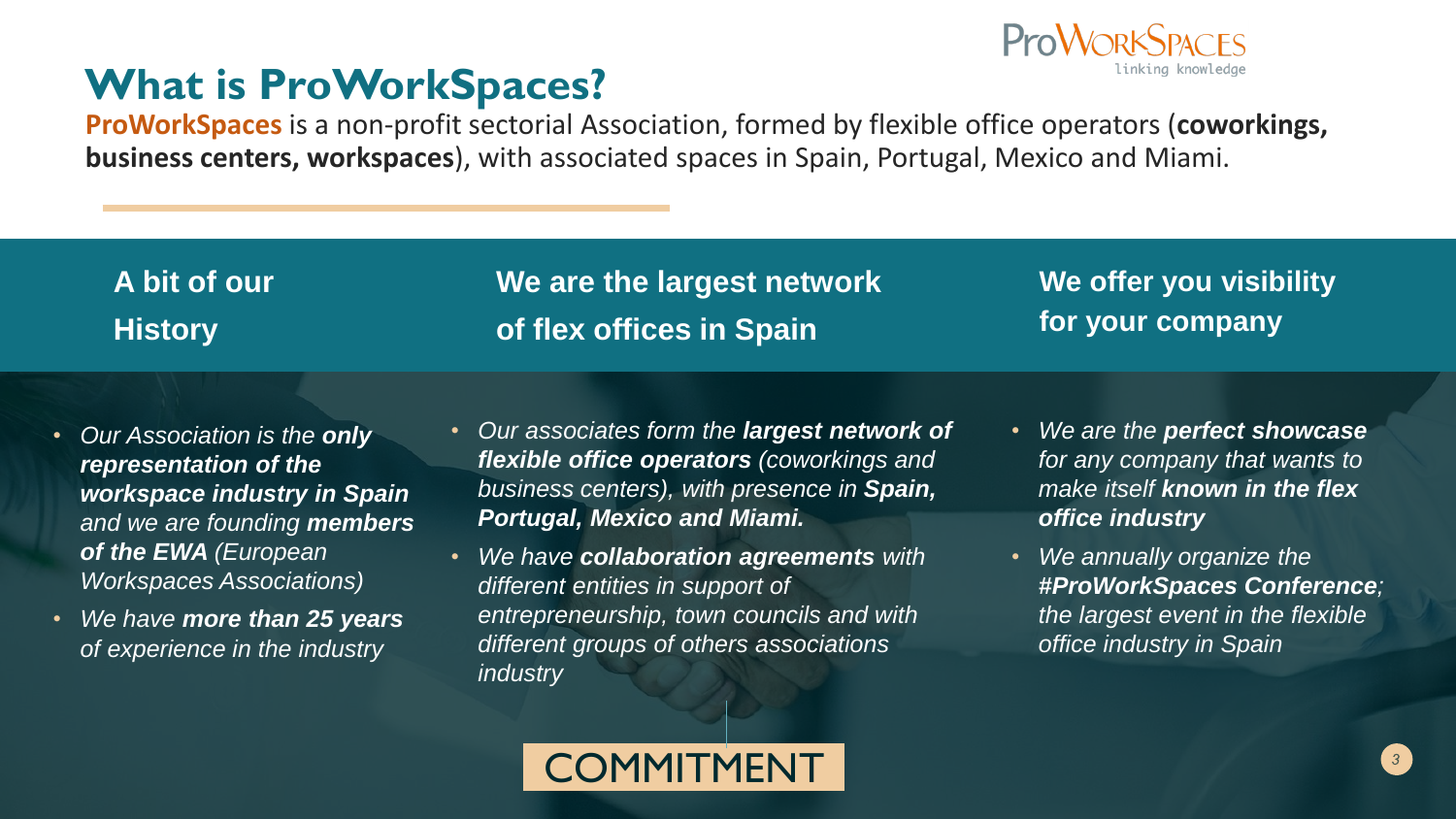

## **What's a flexible office?**

## **A flexible office can be:**



The company's headquarters



One or more locations for teams and / or departments



A professional and safe option for remote work



## Private offices



Flex, fised and hot desks



Virtual office



Meetings Rooms, training and events



Rest and office areas



All services included: furniture, connectivity and professional Wi-Fi, videoconferences, cleaning, maintenance, climate, etc

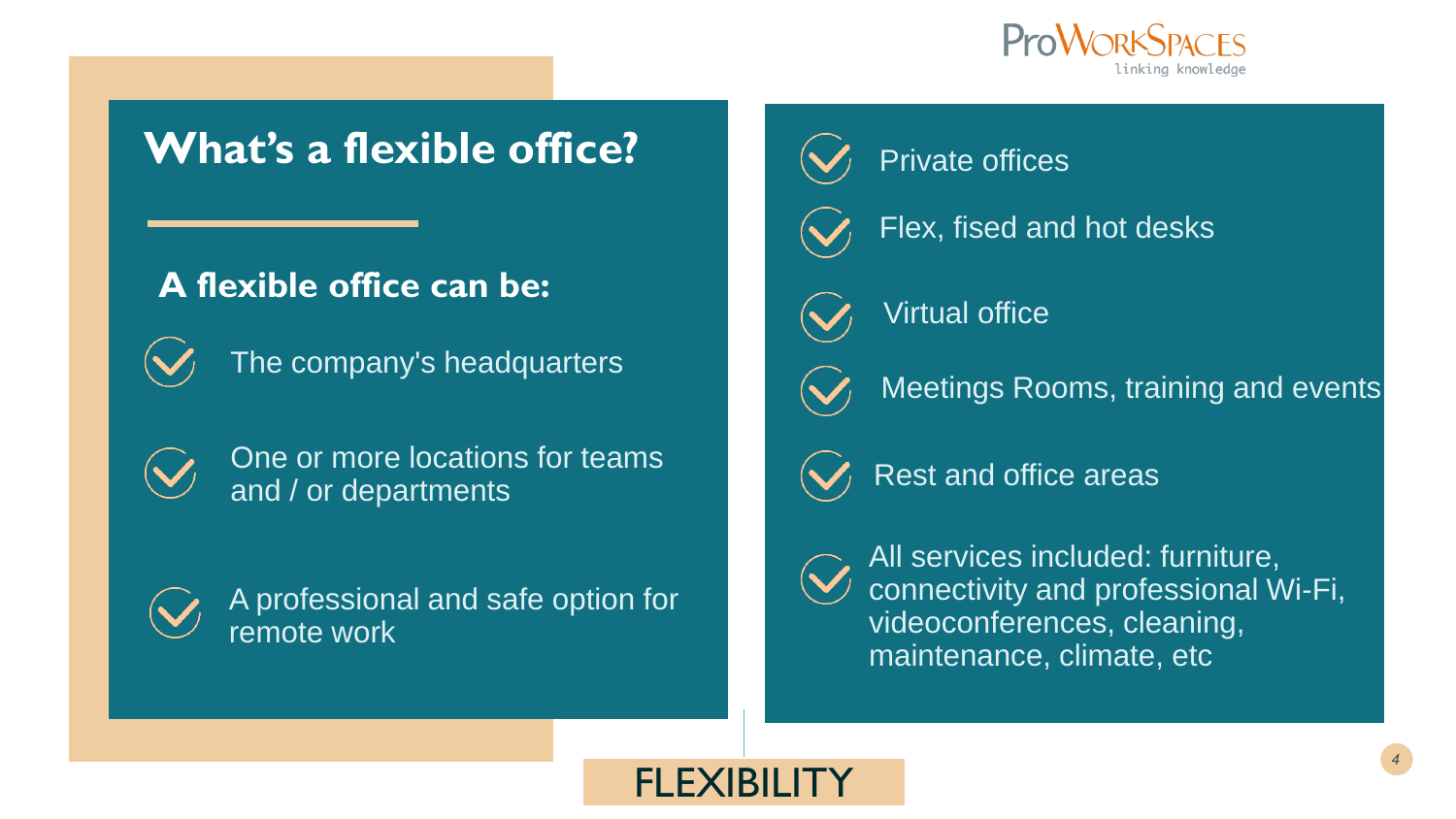## **ADVANTAGES OF BEING A SPONSOR OF COWORKING SUMMIT 2022**



**OPPORTUNITY** 

## **An Industry on the boom**



*Being a ProWorkSpaces Sponsor will allow you to access a booming sector, and make your product or service known to a target that you surely have identified and to which you can adapt your offer.*



## **Positioning and Visibility**

*Increase your visibility in the flex offices industry and you will achieve a specific positioning, which will allow you to attract potential clients.*



#### **Active Participation**

*You will be able to participate in different forums and you will have your own presence and stand at the annual Conference. You will appear in the program and in all communication actions*

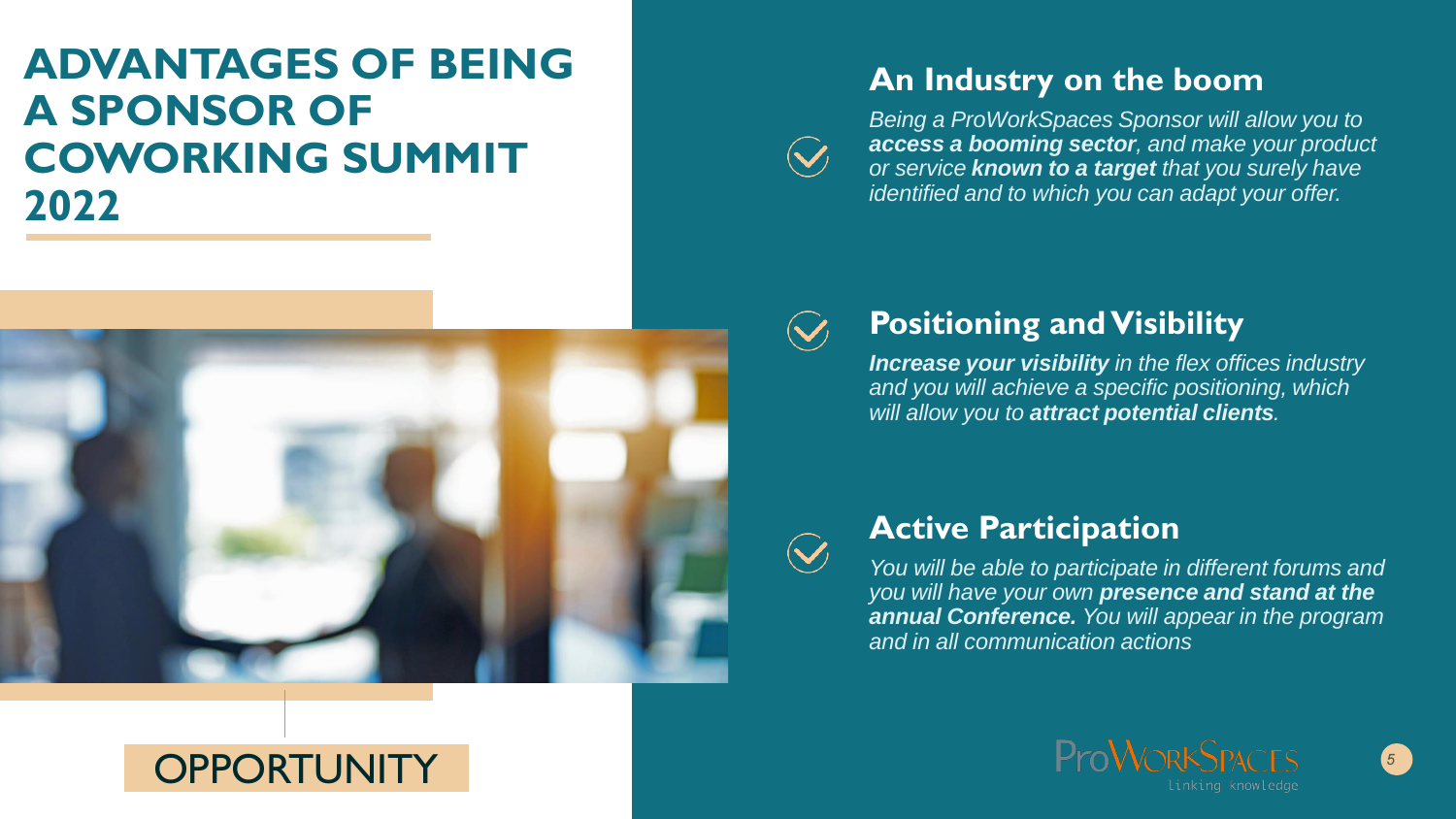## **COWORKING SUMMIT "The Flex Office Conference" ProWorkSpaces 2022 SAVE THE DATE**

# DATE: October 25 and 26

# PLACE: Madrid – [La Nave](https://www.lanavemadrid.com/la-nave/)

## FORMAT: Presential

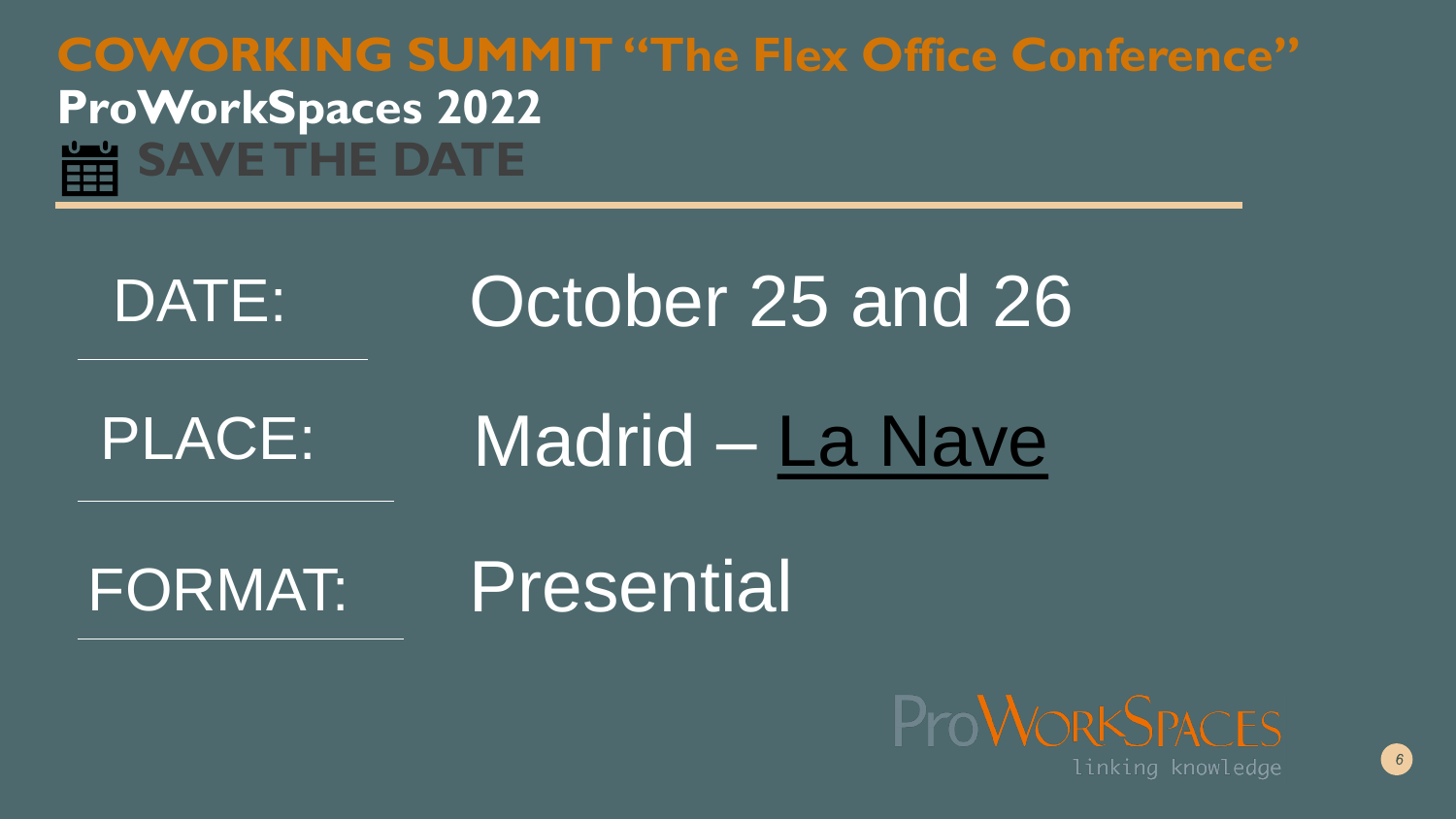### **International Ranking**



The ProWorkSpaces Conference is the main reference event of the flexoffice industry in Spain and is in the **first positions in the international ranking.**

### **A formula for Success**

More than **50 top-level national and international speakers** and an attendance of more than 200 people, including: operators, investors, suppliers, real estate, architects, etc.



#### **Business Volume**

An event that attracts the stakeholders of a industry generates a considerable volume of business and business, **serving more than 500,000 companies**.

#### **Media**



The ProWorkSpaces Conference has a great impact on the main media: La Vanguardia, Europa Press, Madrid Business, Diario Economía, Eje Prime, Noticas Emprendedores.es, etc.



## **COWORKING SUMMIT**

The largest event and benchmark showcase in the flexible office industry in Spain, which occupies the top positions in the international ranking

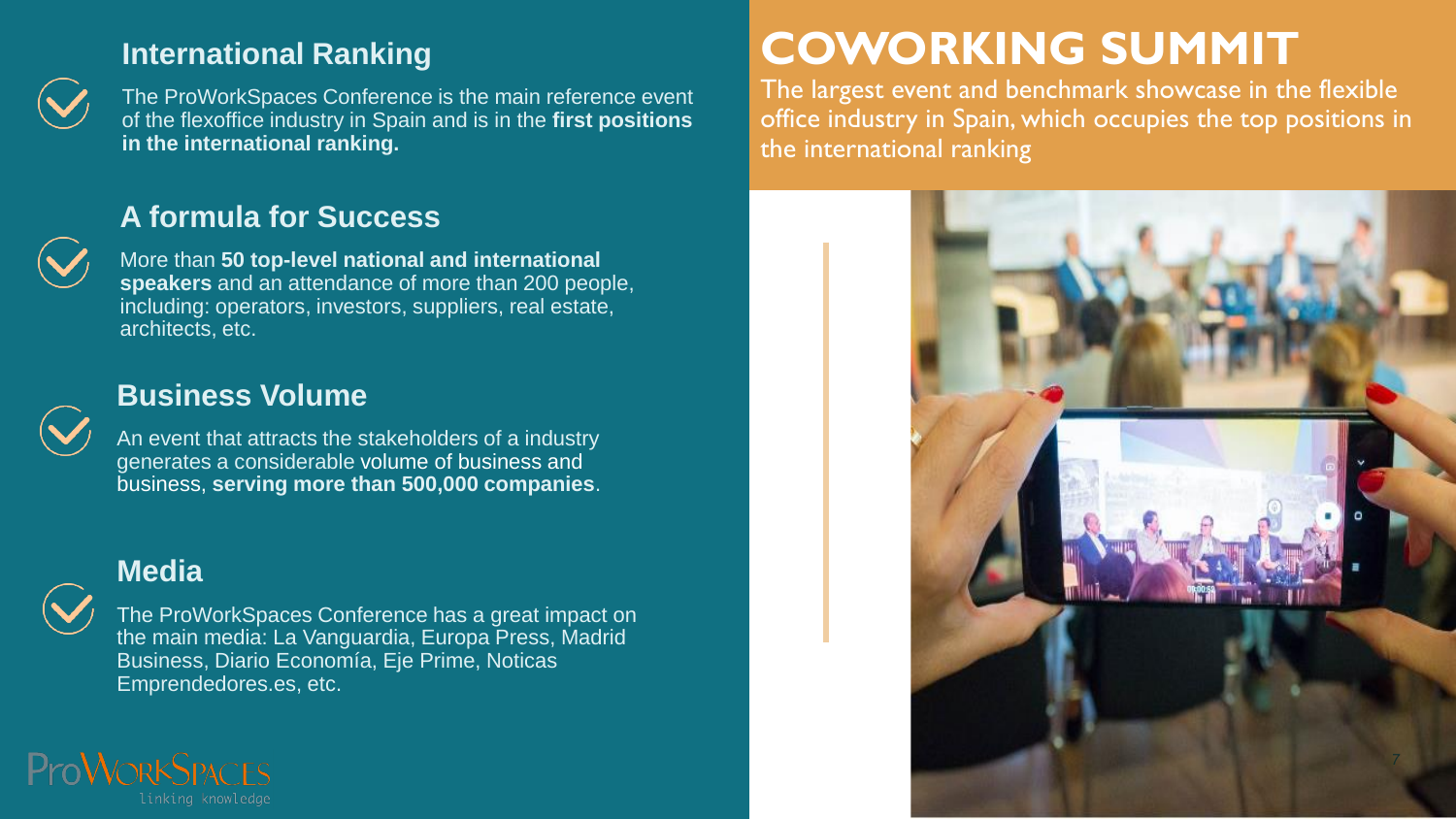## **Attendee profile COWORKING SUMMIT**

**Investors,** 

**estate**



# **Architects, real**

## **Flex Operators**

**brokers Corporations, companies, Official Institutions**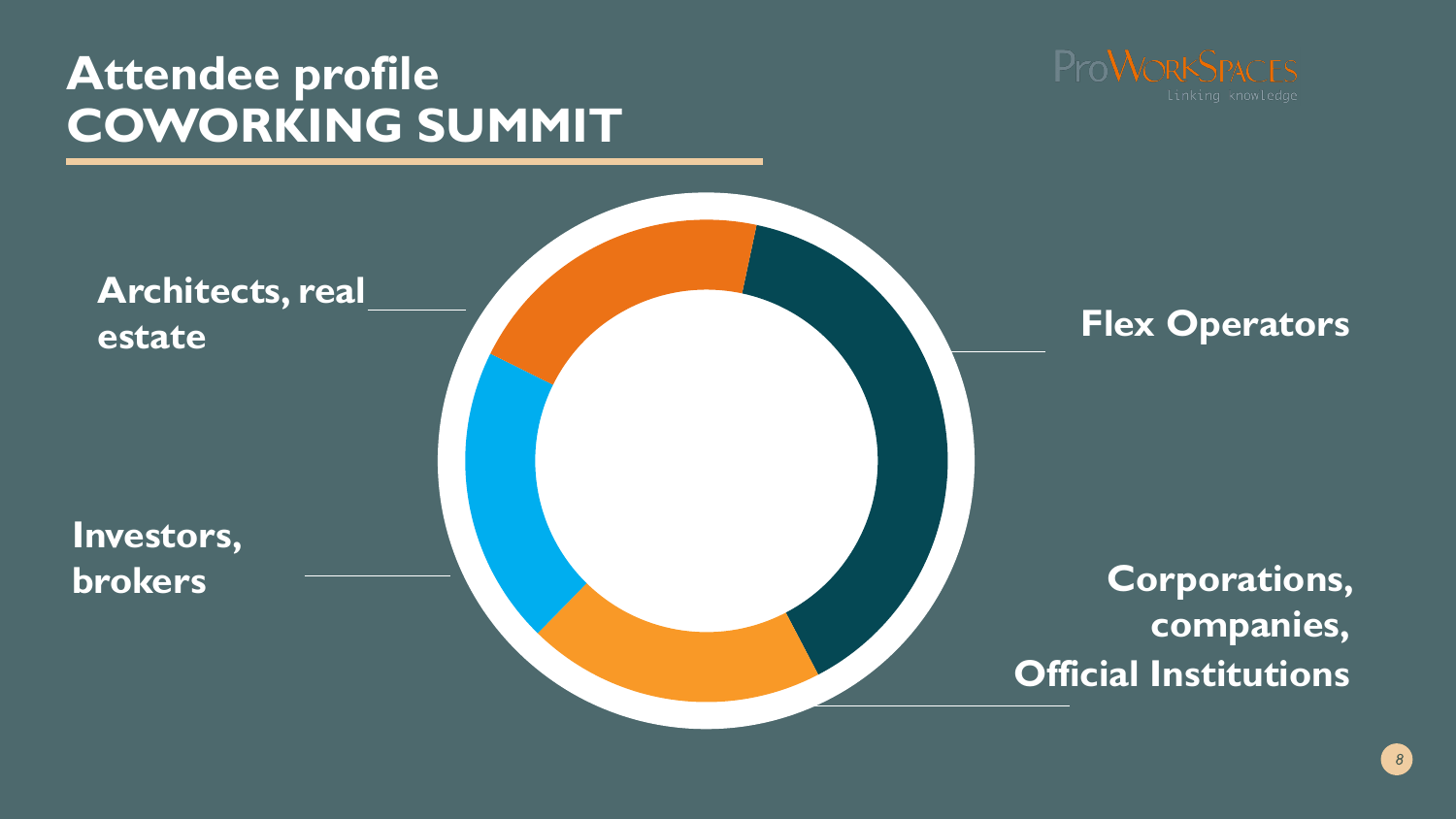## **Press releases ProWorkSpaces Conference 2021**

#### **En 2024 se crearán más de 40.000 nuevos espacios de trabajo flexible a nivel global**

flexibles en el futuro. A nivel global, se estima que este año se crearán 20.000 nuevos espacios de trabajo y que en 2024 se superarán los 40.000 , según las previsiones del Estudio de Crecimiento Global del Coworking elaborado por Cushman & Wakefield y ProWorkSpaces. Eduardo Salsamendi, presidente de ProWorkSpaces, asegura: «La situación actual nos tiene que servir para definir cómo queremos relacionarnos» y añade «al fin y al cabo la definición del trabajo en remoto o el lugar de trabajo son sólo algunos aspectos de esa trans

#### **OBSERVATORIO** Observatorio inmobiliario, 25-10-2021 10:41

#### **Madrid y Barcelona marcan un récord de stock de oficinas dedicado**

**a espacios flexibles** espacios flexibles, tanto en Madrid como en Barcelona, han retomado sus planes de expansión que habían contenido al inicio de la pandemia. Así se desprende del informe de 'Oficinas Flexibles' elaborado por Cushman & Wakefield, junto a la asociación de espacios de trabajo flexible ProWorkSpaces. El estudio observa una tendencia a la recuperación basada en el nuevo impulso a la contratación de estos espacios, pero sobre todo a la ampliación de la superficie de este tipo de espacios por parte de los operadores en ambas ciudades. El hec

#### la República La República, 25-10-2021 11:16

#### **La superfície contractada per a 'coworking' a Barcelona fins al setembre creix un 126% respecte tot el 2020**

�˜coworking' a Barcelona fins al setembre es va situar en els 10.925 metres quadrats, xifra que representa un increment respecte a tot el 2020 i el 4,7% del total de l'espai contractat des del gener, segons la consultora Cushman&Wakefield i l'associació d'espais de treballs flexibles ProWorkSpaces. A la capital catalana, la contractació d'aquests espais s'ha concentrat tradicionalment al 22@, tot i que en els darrers anys la demanda també ha crescut en altres zones de Barcelona, sobretot al centre. En total, els espais de 'coworking' a Barcelona suposen el 2,57% de l'estoc total d'oficine

#### LA VANGUARDIA La Vanguardia, 25-10-2021 11:17

#### **La superfície contractada per a 'coworking' a Barcelona fins al setembre creix un 126% respecte tot el 2020**

s al setembre es va situar en els 10.925 metres quadrats, xifra que representa un increment respecte a tot el 2020 i el 4,7% del total de l'espai contractat des del gener, segons la consultora Cushman&Wakefield i l'associació d'espais de treballs flexibles ProWorkSpaces. A la capital catalana, la contractació d'aquests espais s'ha concentrat tradicionalment al 22@, tot i que en els darrers anys la demanda també ha crescut en altres zones de Barcelona, sobretot al centre. En total, els espais de 'coworking' a Barcelona suposen el 2,57% de l'estoc total d'oficines

#### Eje Prime, 25-10-2021 11:50

#### **El 'coworking' amplia su huella en España: récord de stock en Madrid y Barcelona**

nstante". Espacios flexibles al 75% de ocupación Durante los primeros nueve meses del año la cuarta parte de los gestores de espacios flexibles han contado con una ocupación de más del 75% según la encuesta anual realizada por ProworkSpaces a sus asociados con el objetivo de entender el uso de este tipo de espacios y las tendencias del sector para los próximos meses en España. La gran mayoría (94%) espera que los niveles de ocupación actuales se mantendrán o crecerán en los próximos años. Además, el 2

#### LA VANGUARDIA La Vanguardia, 25-10-2021 12:10



#### **Madrid y Barcelona baten récord de "stock" dedicado a oficinas flexibles**

Madrid, 25 oct (EFECOM).- Madrid y Barcelona han registrado un nuevo récord de "stock" de oficinas dedicado a espacios flexibles o "coworking", según el último informe de la consultora Cushman & Wakefield y la asociación ProWorkSpaces, que observan un impulso a la contratación y a la ampliación de estos establecimientos. AGENCIAS Madrid, 25 oct (EFECOM).- Madrid y Barcelona han registrado un nuevo récord de "stock" de oficinas dedicado a espacios flexibles o "coworking"

#### Via Empresa, 25-10-2021 12:38



#### **Creix la superfície contractada per 'coworking'a Barcelona**

de coworking a Barcelona fins al setembre es va situar en els 10.925 metres quadrats, xifra que representa un increment respecte a tot el 2020 i el 4,7% del total de l'espai contractat des del gener, segons la consultora Cushman&Wakefield i l'associació d'espais de treballs flexibles ProWorkSpaces. A la capital catalana, la contractació d'aquests espais s'ha concentrat tradicionalment al 22@, tot i que en els darrers anys la demanda també ha crescut en altres zones de Barcelona, sobretot al centre. En total, els espais de coworking a Barcelona suposen el 2,57% de l'estoc total d'oficines da